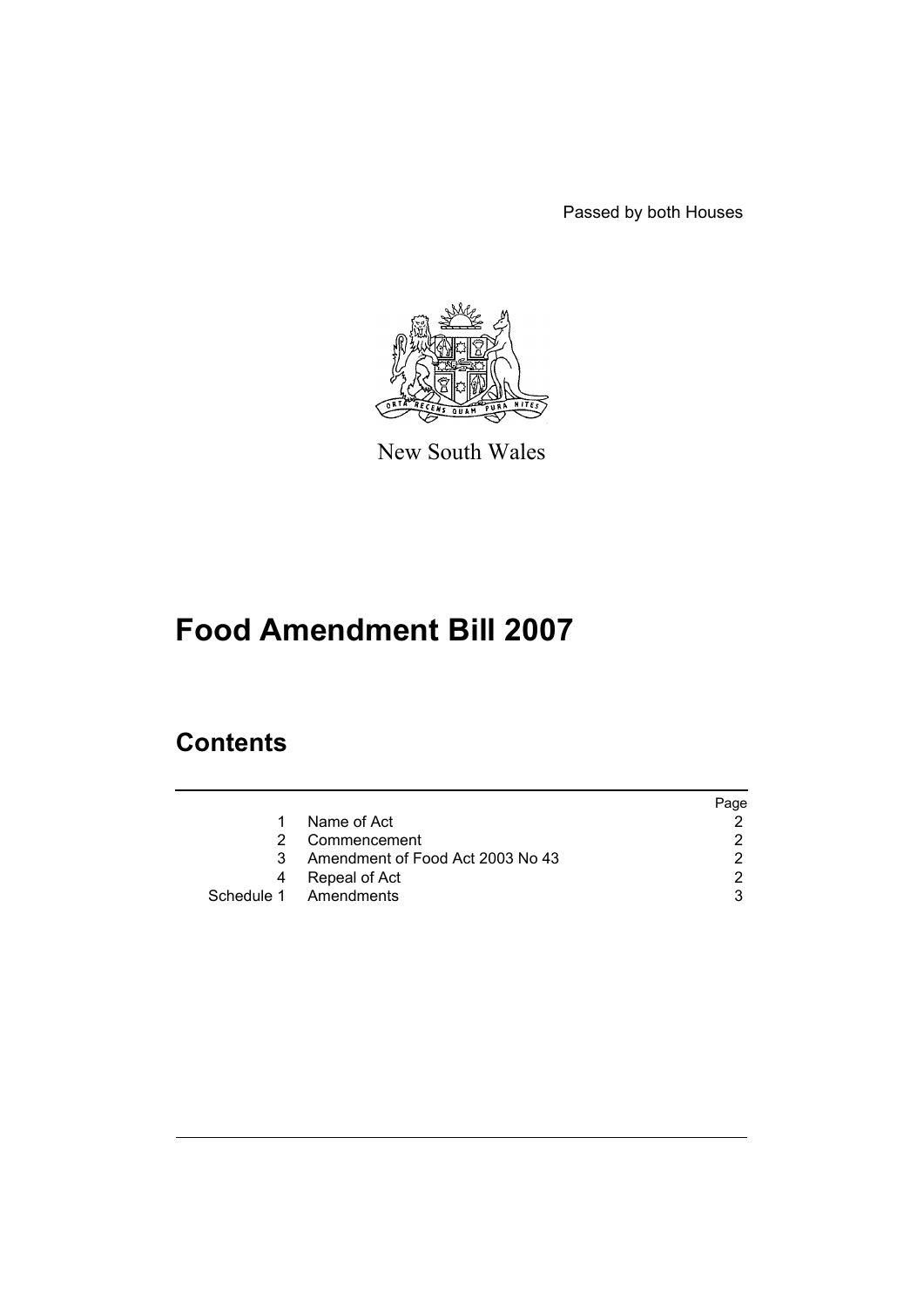*I certify that this public bill, which originated in the Legislative Assembly, has finally passed the Legislative Council and the Legislative Assembly of New South Wales.*

> *Clerk of the Legislative Assembly. Legislative Assembly, Sydney, , 2007*



New South Wales

# **Food Amendment Bill 2007**

Act No , 2007

An Act to amend the *Food Act 2003* to make further provision with respect to enforcement agencies and to establish a Food Regulation Forum; and for other purposes.

*I have examined this bill and find it to correspond in all respects with the bill as finally passed by both Houses.*

*Assistant Speaker of the Legislative Assembly.*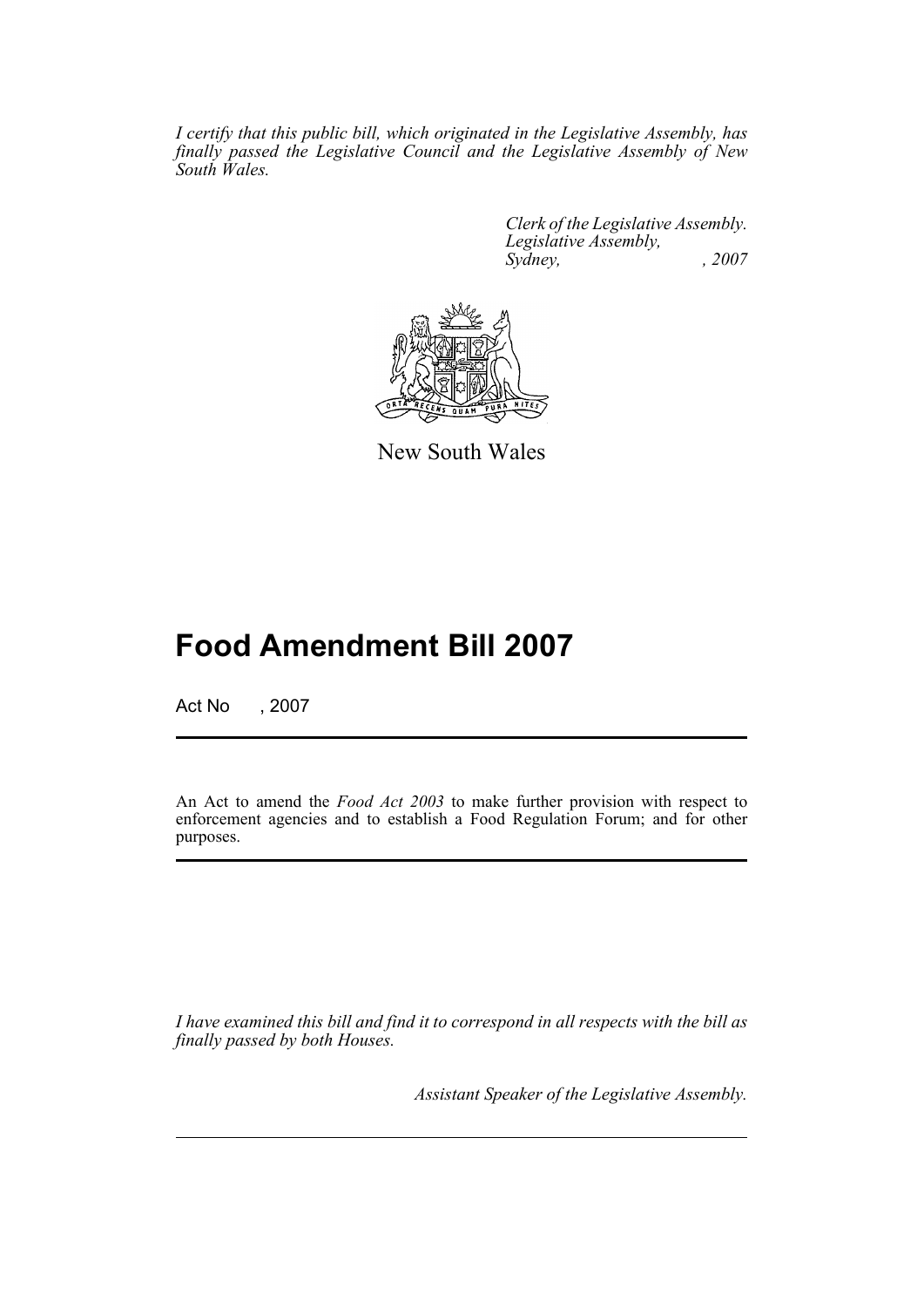# <span id="page-2-0"></span>**The Legislature of New South Wales enacts:**

# **1 Name of Act**

This Act is the *Food Amendment Act 2007*.

# <span id="page-2-1"></span>**2 Commencement**

This Act commences on a day or days to be appointed by proclamation.

# <span id="page-2-2"></span>**3 Amendment of Food Act 2003 No 43**

The *Food Act 2003* is amended as set out in Schedule 1.

# <span id="page-2-3"></span>**4 Repeal of Act**

- (1) This Act is repealed on the day following the day on which all of the provisions of this Act have commenced.
- (2) The repeal of this Act does not, because of the operation of section 30 of the *Interpretation Act 1987*, affect any amendment made by this Act.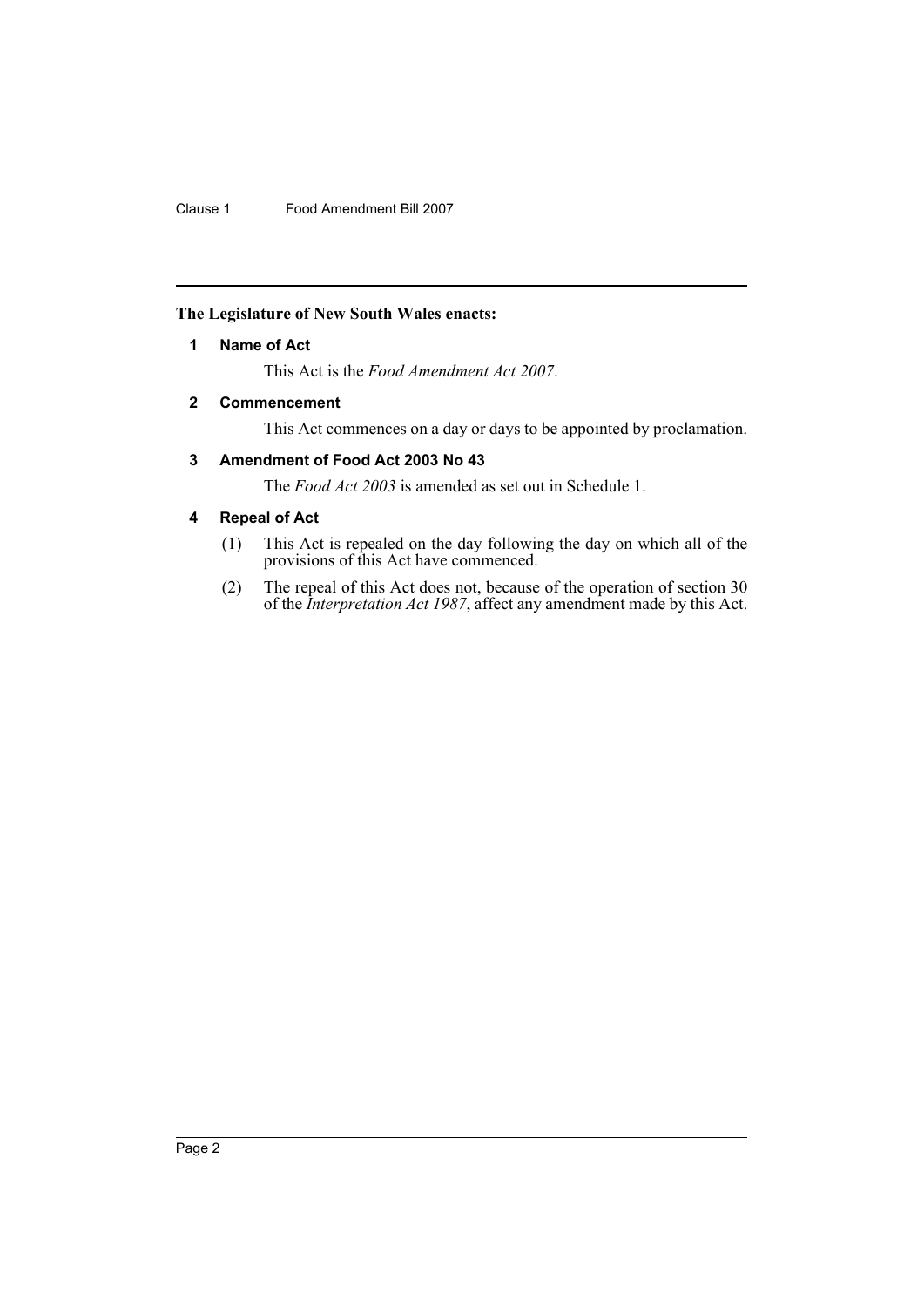Amendments **Schedule 1** and the set of the set of the set of the set of the set of the set of the set of the set of the set of the set of the set of the set of the set of the set of the set of the set of the set of the set

# <span id="page-3-0"></span>**Schedule 1 Amendments**

(Section 3)

**[1] Section 4 Definitions**

Omit paragraph (b) of the definition of *enforcement agency* in section 4 (1). Insert instead:

- (b) a relevant body appointed as an enforcement agency under Division 2 of Part 9, or
- (c) any person or body, or a person or body within a class of persons or bodies, prescribed by the regulations for the purposes of this definition (other than a relevant body within the meaning of Division 2 of Part 9).

# **[2] Section 4 (1)**

Insert in alphabetical order:

*exercise* a function includes perform a duty.

*Forum* means the Food Regulation Forum established under Division 3A of Part 9.

*function* includes a power, authority or duty.

*member of staff of the Food Authority* means a person employed under Chapter 1A of the *Public Sector Employment and Management Act 2002* in a Division of the Government Service to enable the Food Authority to exercise its functions.

# **[3] Section 39 Search warrants**

Omit "Part 3 of the *Search Warrants Act 1985*" from section 39 (3).

Insert instead "Division 4 of Part 5 of the *Law Enforcement (Powers and Responsibilities) Act 2002*".

# **[4] Section 66AA**

Insert after section 66:

# **66AA Fee**

(1) A person who is given an improvement notice by an authorised officer of an enforcement agency must, within 28 days after the notice is given, pay the fee prescribed by the regulations to the enforcement agency if the notice contains a requirement to do so.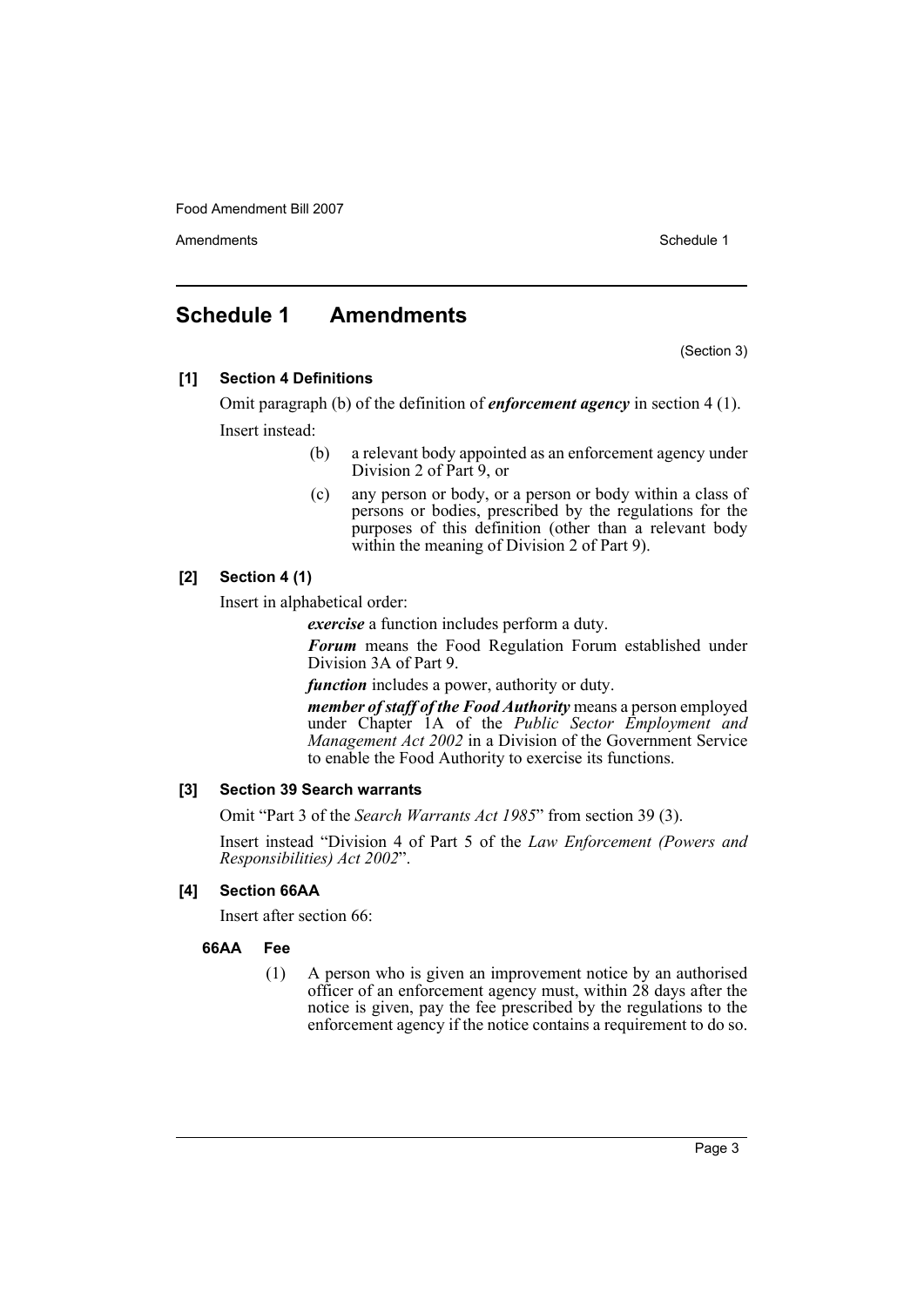Schedule 1 Amendments

- (2) The enforcement agency may:
	- (a) extend the time for payment of the fee, on the application of the person to whom the improvement notice was given, or
	- (b) waive payment of the whole or any part of the fee, on the enforcement agency's own initiative or on the application of the person to whom the improvement notice was given.
- (3) A person to whom an improvement notice is given in accordance with this Part must pay the fee required by this section within the time provided under this section.

Maximum penalty (subsection (3)): 50 penalty units.

#### **[5] Section 102 Regulations relating to establishment of food safety schemes**

Omit section 102 (8)–(10).

#### **[6] Section 108 Functions of Food Authority**

Insert after section 108 (2) (f):

(f1) to make recommendations as to the maximum fees to be charged by local councils in relation to inspections carried out under section 37 by authorised officers of enforcement agencies (other than inspections in connection with premises the subject of a licence under a food safety scheme or the granting of a licence under a food safety scheme),

#### **[7] Section 109E Delegation**

Insert "(whether by name or by reference to the holder of an office)" after "Food Authority" in section  $10\overline{9}E(1)$  (a).

# **[8] Section 109E (1) (d) and (e)**

Omit section 109E (1) (d). Insert instead:

- (d) the holder of an office prescribed by the regulations, or
- (e) an enforcement agency or a person holding a position prescribed by the regulations as the head of an enforcement agency,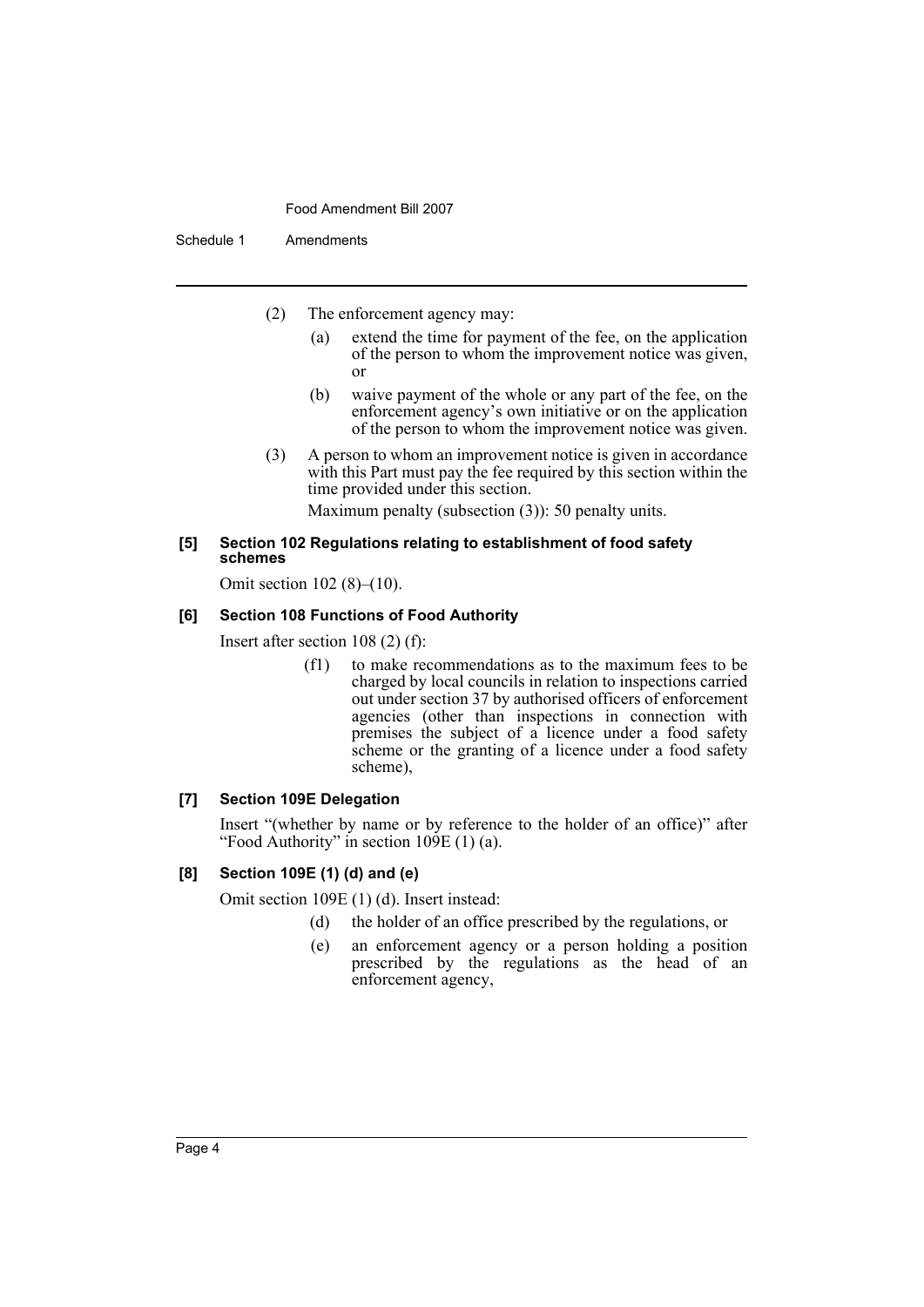Amendments **Amendments** Schedule 1

# **[9] Section 109E (2) (c)**

Omit the paragraph. Insert instead:

(c) any function under section 111B (Conditions and limitations on exercise of functions by enforcement agencies).

#### **[10] Part 9, Division 2**

Omit the heading. Insert instead:

# **Division 2 Enforcement agencies**

#### **[11] Sections 110–111D**

Omit sections 110 and 111. Insert instead:

#### **110 Definitions**

In this Division:

*guidelines* means the guidelines issued under section 111C, as in force from time to time.

*relevant body* means a local council, or the Director-General of the Department of Environment and Climate Change (but only in respect of Kosciuszko National Park).

#### **111 Appointment of enforcement agencies**

- (1) The Food Authority may appoint a relevant body to be an enforcement agency for the purposes of this Act.
- (2) The Food Authority is not to appoint a relevant body as an enforcement agency unless the Food Authority:
	- (a) has consulted with the relevant body and considered any representations made by the relevant body in accordance with the guidelines, and
	- (b) has considered the resources and skills that will be available to the relevant body to enable the exercise of the functions of an enforcement agency that are proposed to be conferred or imposed on the relevant body, and
	- (c) in the case of a local council, has considered any representations made by another local council in accordance with the guidelines as to the other local council's willingness to exercise the functions of an enforcement agency in the area concerned and the resources and skills that will be available to that other local council to enable the exercise of such functions.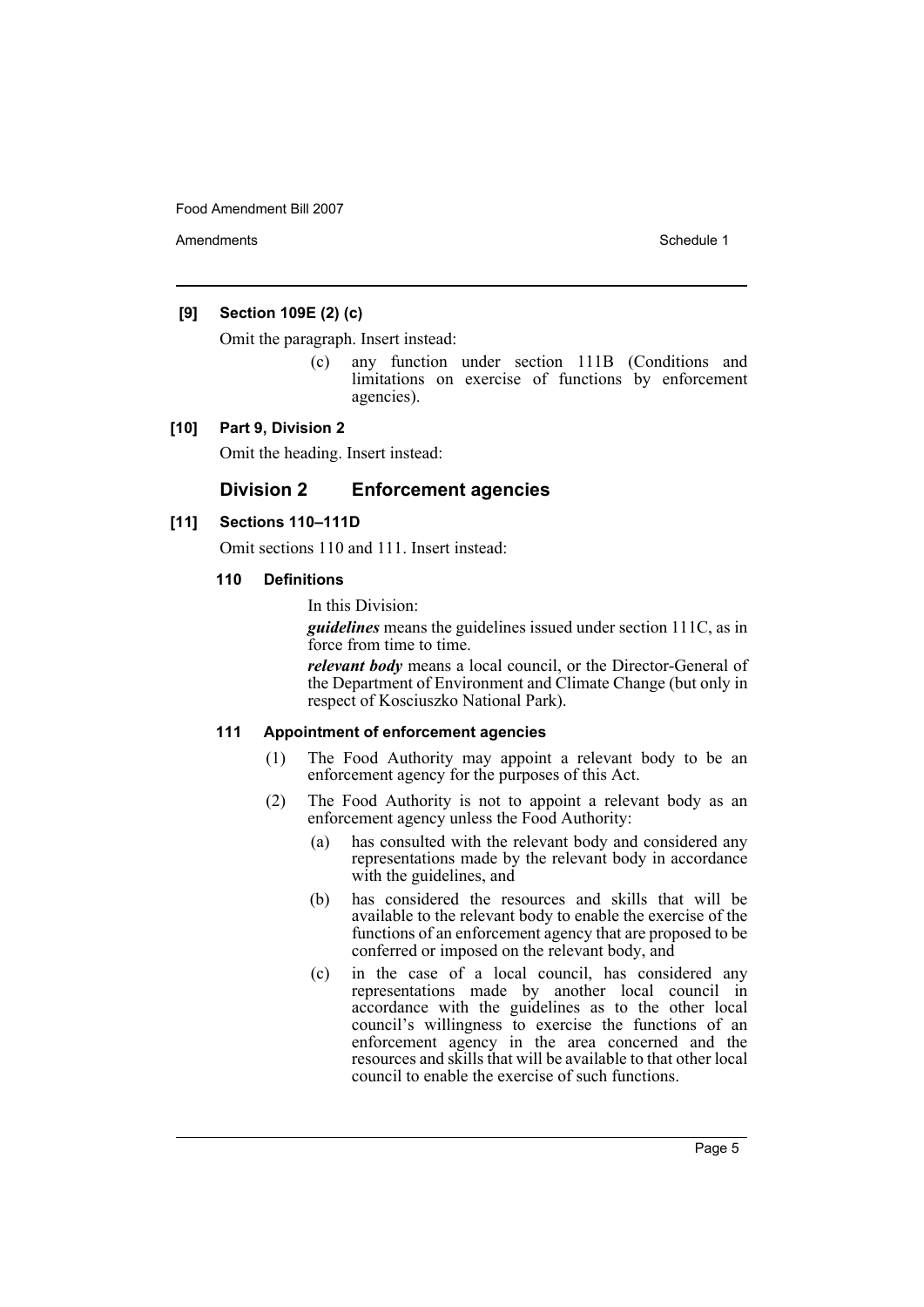Schedule 1 Amendments

- (3) An appointment:
	- (a) is to be by instrument in writing given to the relevant body concerned, and
	- (b) is to contain any limitations or conditions relating to the exercise of functions by the enforcement agency or the type of functions that may be exercised by the enforcement agency that are imposed under section 111B (whether by reference to a category of functions to be exercised by the enforcement agency or otherwise), and
	- (c) takes effect from a day specified in the instrument of appointment.
- (4) The Food Authority may appoint a local council as an enforcement agency in respect of any or all of the following:
	- (a) its own local government area or part of its own local government area,
	- (b) another local government area or part of another local government area, but only after consultation with the local council of that other area,
	- (c) an area that is not within a local government area.
- (5) Nothing in this Act prevents the Food Authority from appointing more than one enforcement agency in respect of the same area so long as each of those enforcement agencies is only authorised to exercise functions under this Act in relation to that area that are different from the functions that may be exercised under this Act in relation to that area by any other enforcement agency.

#### **111A Variation or revocation of appointment of enforcement agency**

- (1) The Food Authority may vary or revoke an appointment of a relevant body as an enforcement agency by notice in writing given to the enforcement agency concerned.
- (2) A variation or revocation of an appointment has effect from a day specified in the notice of the variation or revocation, being a day occurring after the day on which the notice is given under this section.

#### **111B Conditions and limitations on exercise of functions by enforcement agencies**

(1) The Food Authority may, in writing, impose conditions or limitations on the exercise of functions under this Act by any enforcement agency and may vary or revoke any such condition or limitation.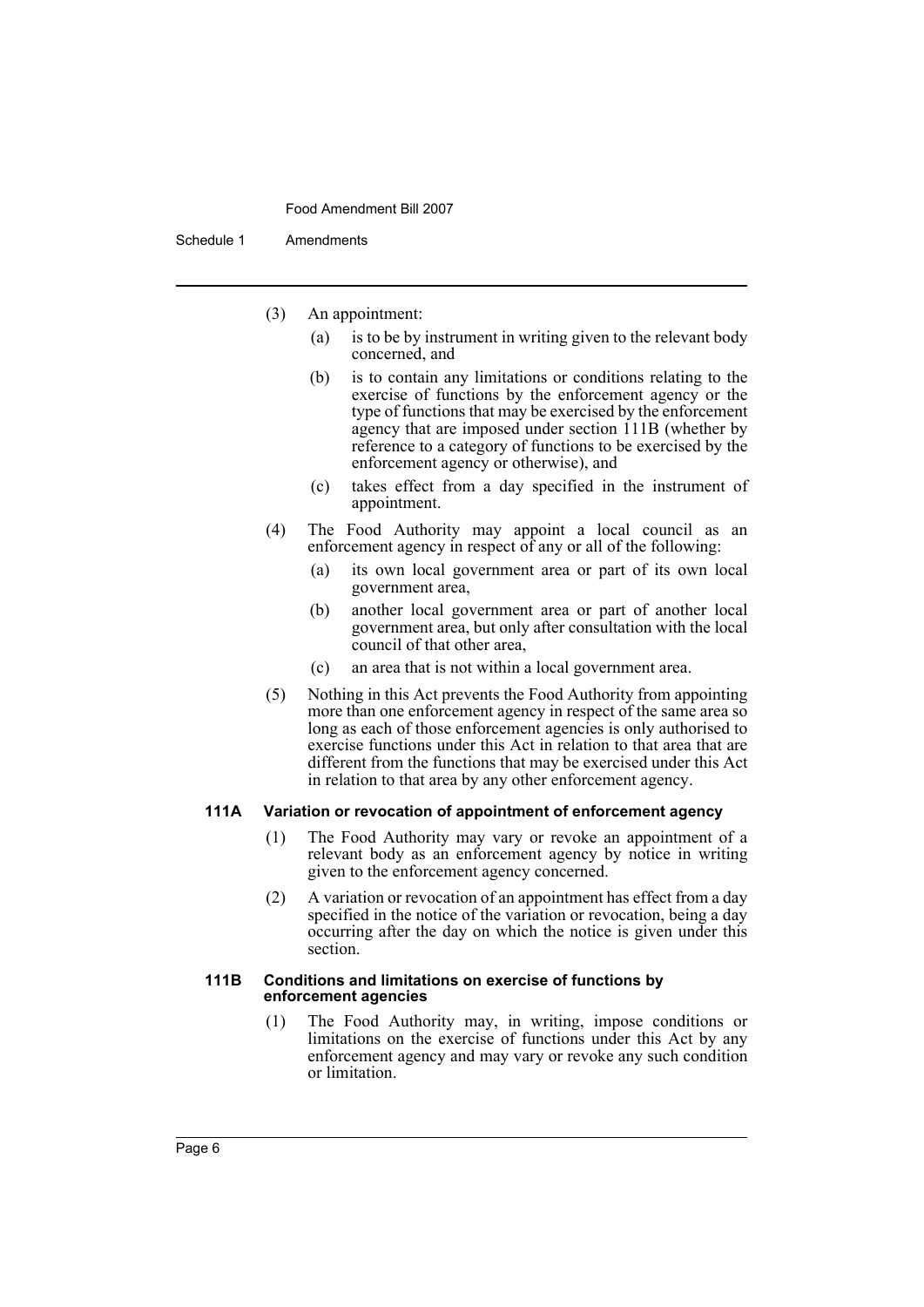Amendments **Amendments** Schedule 1

- (2) The Food Authority may not take action under subsection (1) unless it has consulted with the person or body who or which is, or is proposed to be, the enforcement agency.
- (3) If the person or body concerned is a relevant body appointed or proposed to be appointed as an enforcement agency under section 111, the imposition, variation or revocation of any such condition or limitation is to be done as part of the appointment under section 111 or in accordance with section 111A as a variation of the appointment.

#### **111C Guidelines relating to appointment of enforcement agencies**

- (1) The Food Authority may issue guidelines in relation to any or all of the following matters:
	- (a) the different categories of functions that may be exercised by enforcement agencies,
	- (b) an explanation of the nature of the obligations in respect of those different categories of functions,
	- (c) the matters to be taken into account by the Food Authority when determining the appropriate functions to be exercised by an enforcement agency,
	- (d) the making of representations to the Food Authority by a relevant body as to whether or not the relevant body should be appointed as an enforcement agency,
	- (e) the making of representations to the Food Authority by a relevant body in relation to the appropriate types or categories of functions to be exercised by the relevant body as an enforcement agency,
	- (f) the provision of information to the Food Authority by a relevant body to enable the consideration by the Food Authority of the matters referred to in section 111 (2),
	- (g) the time within which any such representations must be made or information must be provided.
- (2) The exercise of functions under this Act, or the appointment of any enforcement agency, is not affected by anything contained in the guidelines.

#### **111D Functions of enforcement agencies in relation to this Act**

Subject to section 135, it is the duty of an enforcement agency to exercise the functions conferred or imposed on it by or under this Act or delegated to it under this Act.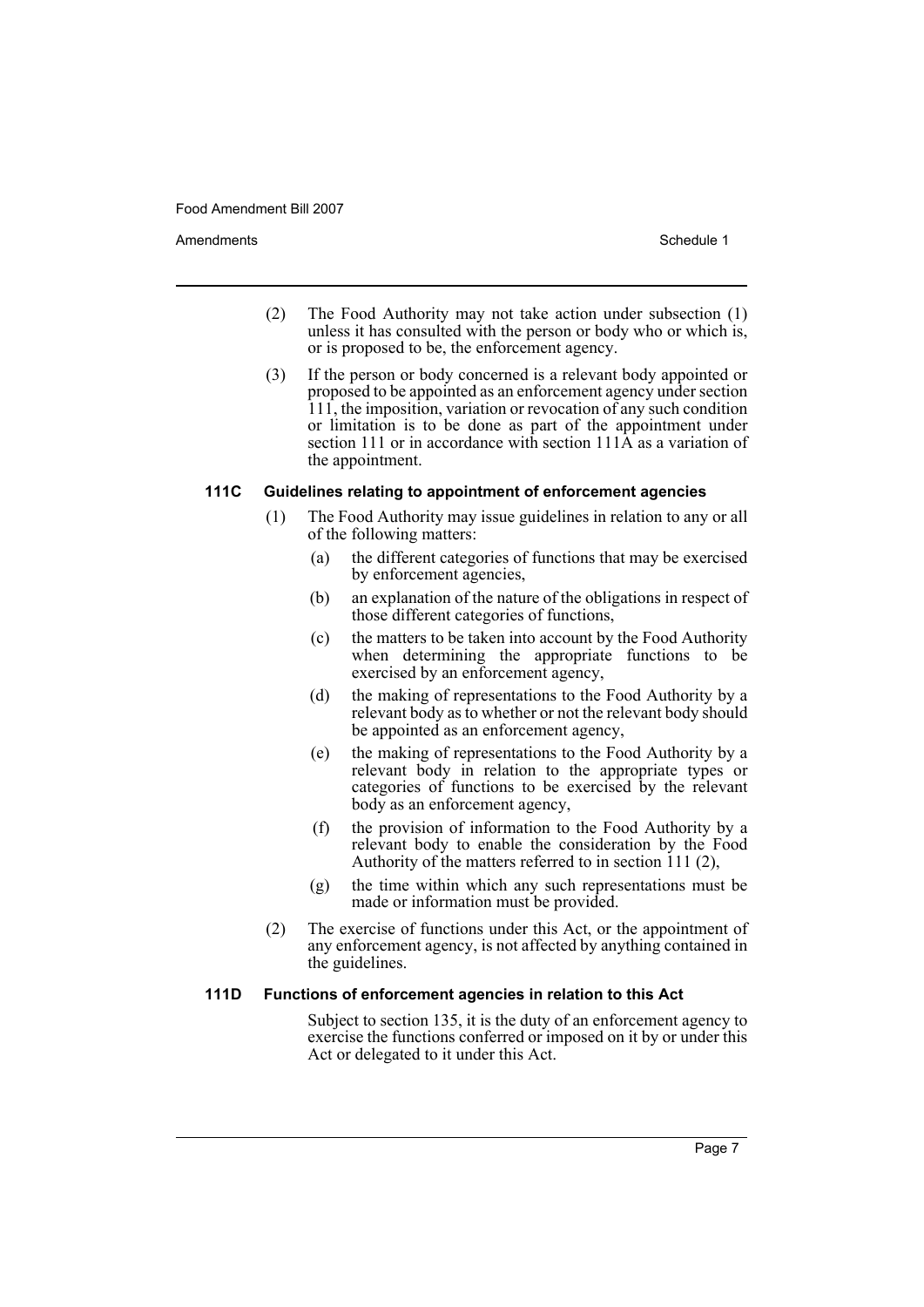Schedule 1 Amendments

#### **[12] Section 113**

Omit the section. Insert instead:

#### **113 Reports by enforcement agencies**

- (1) An enforcement agency for which an appointment is in force under this Division is to report to the Food Authority on the exercise of functions under this Act by or on behalf of the agency.
- (2) The reports referred to in subsection (1) are to be made in accordance with protocols prepared by the Food Authority in consultation with the Food Regulation Forum.
- (3) Any other enforcement agency (except the Food Authority) is to report to the Food Authority, at such intervals as the Food Authority requires, on the exercise of functions under this Act by or on behalf of the agency.
- (4) In addition to any report required under subsection (1) or (3), an enforcement agency is to forward to the Food Authority details of any proceedings for an offence under this Act or the regulations taken by or on behalf of the agency within 21 days after the proceedings are finally dealt with.

# **[13] Section 113A**

Insert after section 113:

#### **113A Publication of information relating to enforcement agencies**

- (1) The Food Authority is to keep a record of each appointment of an enforcement agency under this Division, including any limitations and conditions in relation to the appointment and any variation or revocation of an appointment.
- (2) The record is to be published on the Food Authority's internet website, is to be updated regularly and is to indicate when it was last updated.

#### **[14] Section 114 Appointment of authorised officers**

Insert after section 114 (2):

(3) Unless sooner revoked, the appointment of an authorised officer by a person or body ceases to have effect if the person or body ceases to be an enforcement agency.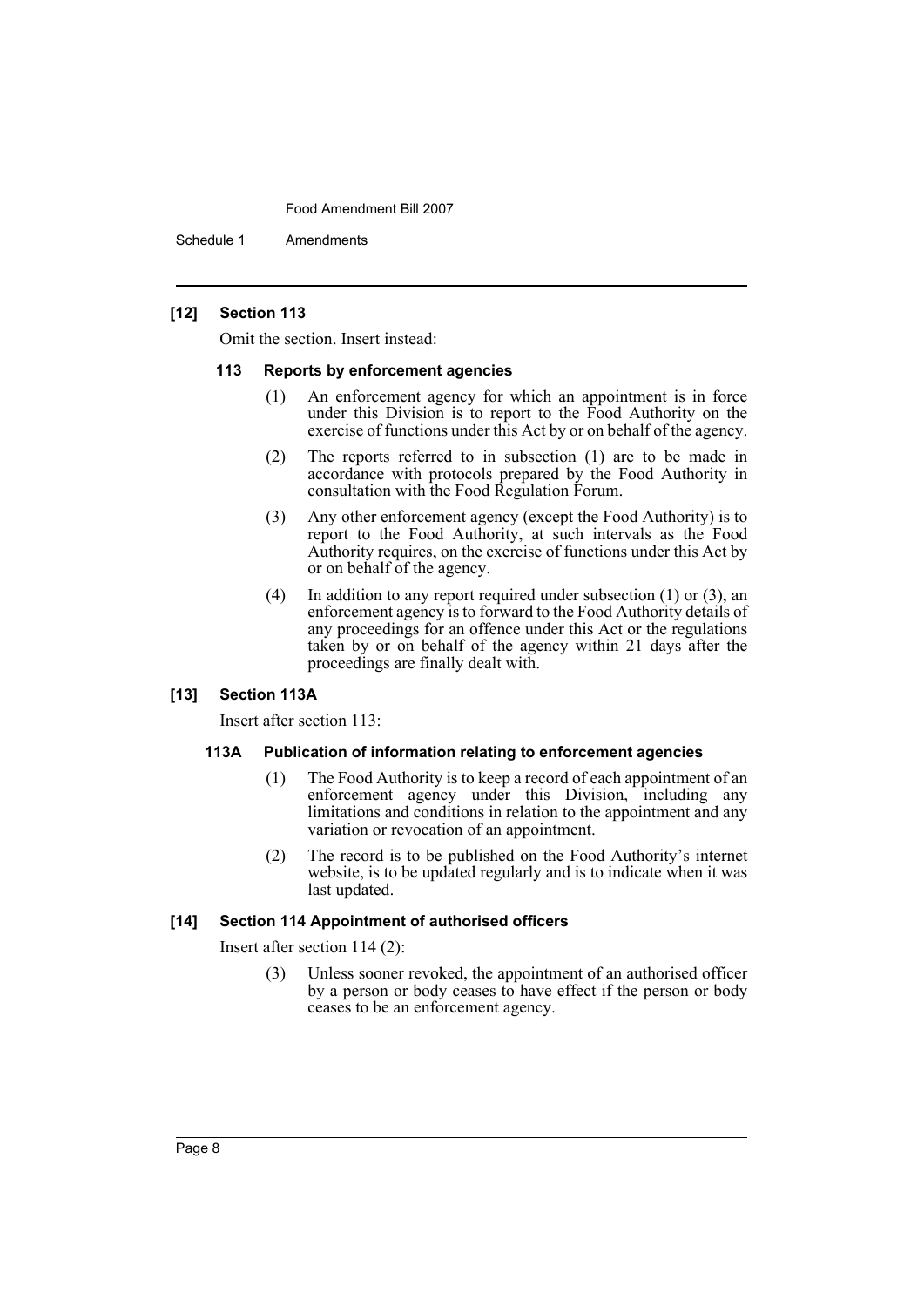Amendments **Amendments** Schedule 1

#### **[15] Part 9, Division 3A**

Insert after Division 3 of Part 9:

# **Division 3A Food Regulation Forum**

#### **115A Food Regulation Forum**

- (1) The Minister is to establish a Food Regulation Forum consisting of the following members:
	- (a) the Director-General or a nominee of the Director-General,
	- (b) 2 persons appointed by the Minister, on the nomination of the Director-General, who are members of staff of the Food Authority,
	- (c) one person who the Minister is satisfied has experience in local government matters and who is appointed by the Minister with the concurrence of the Presidents of the Local Government and Shires Associations,
	- (d) 3 persons appointed by the Minister, on the nomination of the Local Government and Shires Associations, to represent those Associations,
	- (e) one person appointed by the Minister, on the nomination of the Local Government Managers Australia, NSW, to represent that body,
	- (f) 2 persons appointed by the Minister, on the nomination of the Australian Institute of Environmental Health, NSW Division, to represent that Institute,
	- (g) 2 persons appointed by the Minister, on the nomination of the Development and Environmental Professionals' Association, to represent that Association.
- (2) The person appointed under subsection (1) (c) is to be the Chair of the Forum.
- (3) If a nomination referred to in subsection (1) (d), (e), (f) or (g) is not made by a body within such time as the Minister allows, the Minister may appoint a person the Minister considers to be suitable to represent that body in place of a person required to be so nominated.
- (4) A person appointed by the Minister under this section holds office for the term specified in the instrument of appointment but may be removed from office by the Minister.
- (5) Subject to any directions of the Minister, the Forum is to determine the procedure of the Forum, including the calling and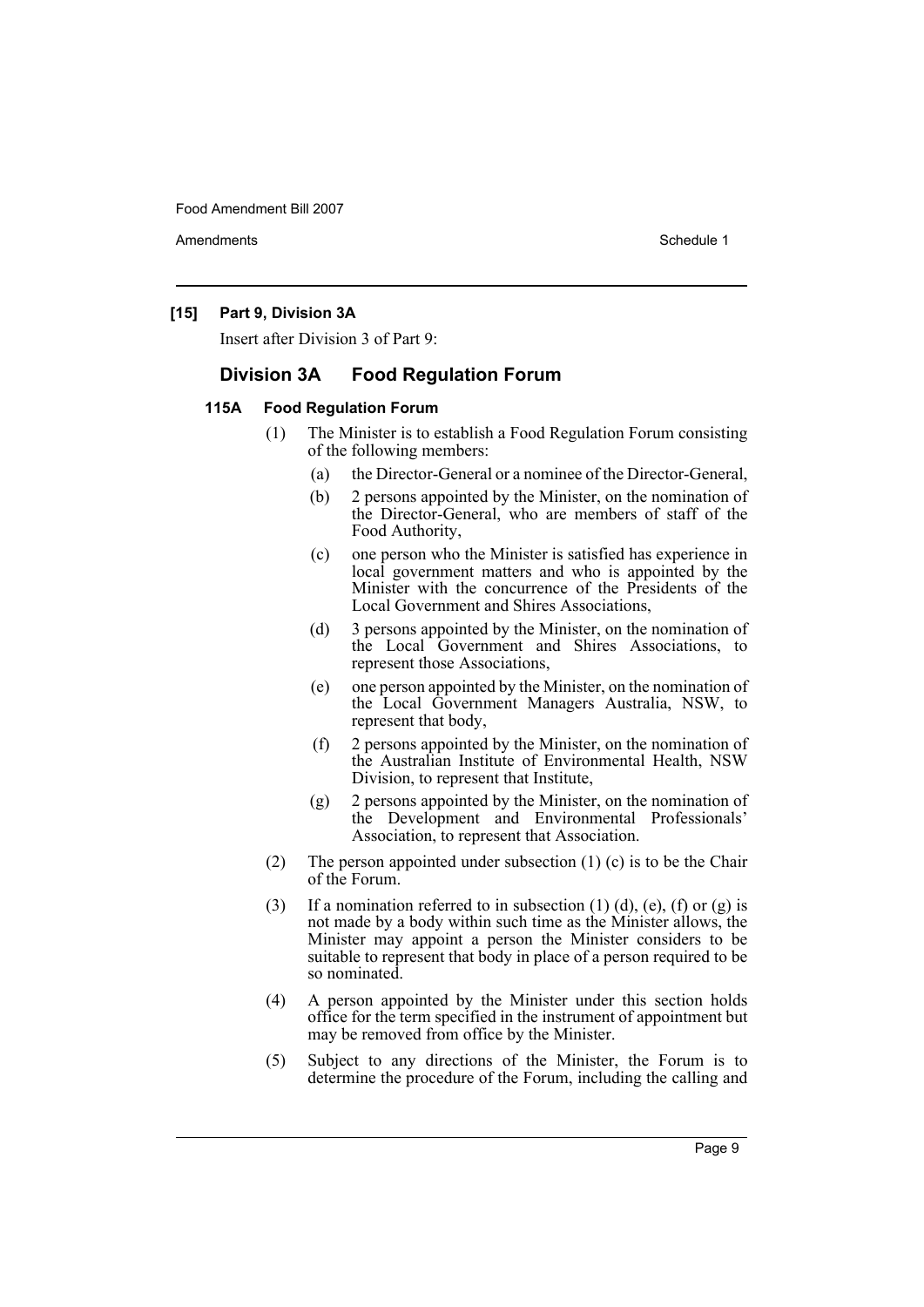Schedule 1 Amendments

conduct of meetings of the Forum, the vacation of office of members, the filling of vacancies and the appointment of deputies.

#### **115B Functions of Food Regulation Forum**

The Food Regulation Forum has the following functions:

- (a) to evaluate, and provide advice to the Food Authority on, guidelines issued from time to time under section 111C,
- (b) to evaluate, and provide advice on the improvement of, arrangements for the sharing of functions under this Act by the Food Authority and other enforcement agencies,
- (c) to advise the Food Authority on a program to support and assist the role of other enforcement agencies in food regulation,
- (d) to assist the Food Authority in the preparation of protocols for enforcement agencies exercising functions under this Act, including protocols relating to any or all of the following:
	- (i) emergency situations where there is an imminent threat to food safety,
	- (ii) the taking of food recall action where the Food Authority determines such action is required,
	- (iii) the use of the facilities and resources of NSW Health for the analysis of food samples,
	- (iv) the making of reports to the Food Authority on the exercise of functions under this Act,
	- (v) the exchange of information for the purposes of this Act by enforcement agencies with other persons and bodies authorised to give or receive such information,
- (e) to assist in the preparation of reports by the Food Authority on food regulation in New South Wales,
- (f) to advise the Food Authority on appropriate bodies to which particular issues relating to food regulation might be referred for assistance or advice,
- (g) any other function conferred or imposed on it by or under this or any other Act.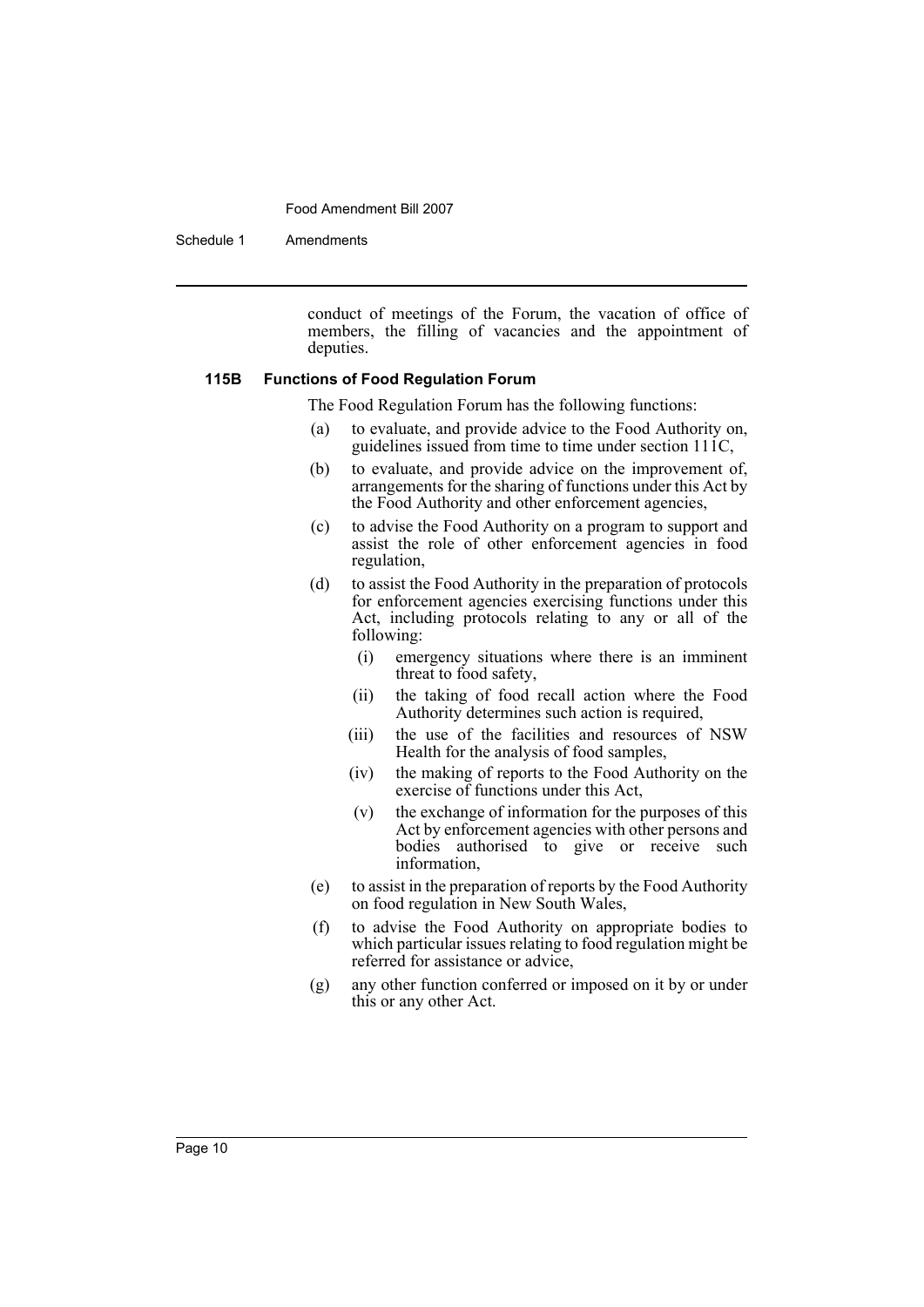Amendments **Amendments** Schedule 1

#### **[16] Section 117A Food Authority Fund**

Omit section 117A (2). Insert instead:

The Fund is to be applied for the purposes of enabling the Food Authority to exercise its functions under this Act and, in such cases as the Food Authority determines, enabling another enforcement agency to exercise its functions under this Act.

#### **[17] Section 136A**

Omit the section. Insert instead:

#### **136A Certain information may be provided to and by Food Authority**

- (1) An enforcement agency is authorised to provide information:
	- (a) to a relevant authority if the enforcement agency considers the provision of the information is necessary to enable the relevant authority to exercise its functions under the *Public Health Act 1991*, or
	- (b) to another enforcement agency if the enforcement agency providing the information considers the provision of the information is necessary to enable the other enforcement agency to exercise its functions under this Act.
- (2) A relevant authority is authorised to provide information to an enforcement agency if the relevant authority considers the provision of the information is necessary to enable the enforcement agency to exercise its functions under this Act.
- (3) Information may be provided in accordance with this section despite any prohibition in, or the need to comply with any requirement of, any Act or law (in particular, the *Privacy and Personal Information Protection Act 1998* and the *Health Records and Information Privacy Act 2002*).
- (4) In this section, *relevant authority* means any of the following:
	- (a) the Director-General of the Department of Health,
	- (b) a public health organisation (within the meaning of the *Health Services Act 1997*).

# **[18] Section 137 Publication of names of offenders**

Omit "21 days" wherever occurring in section 137 (2) and (3). Insert instead "42 days".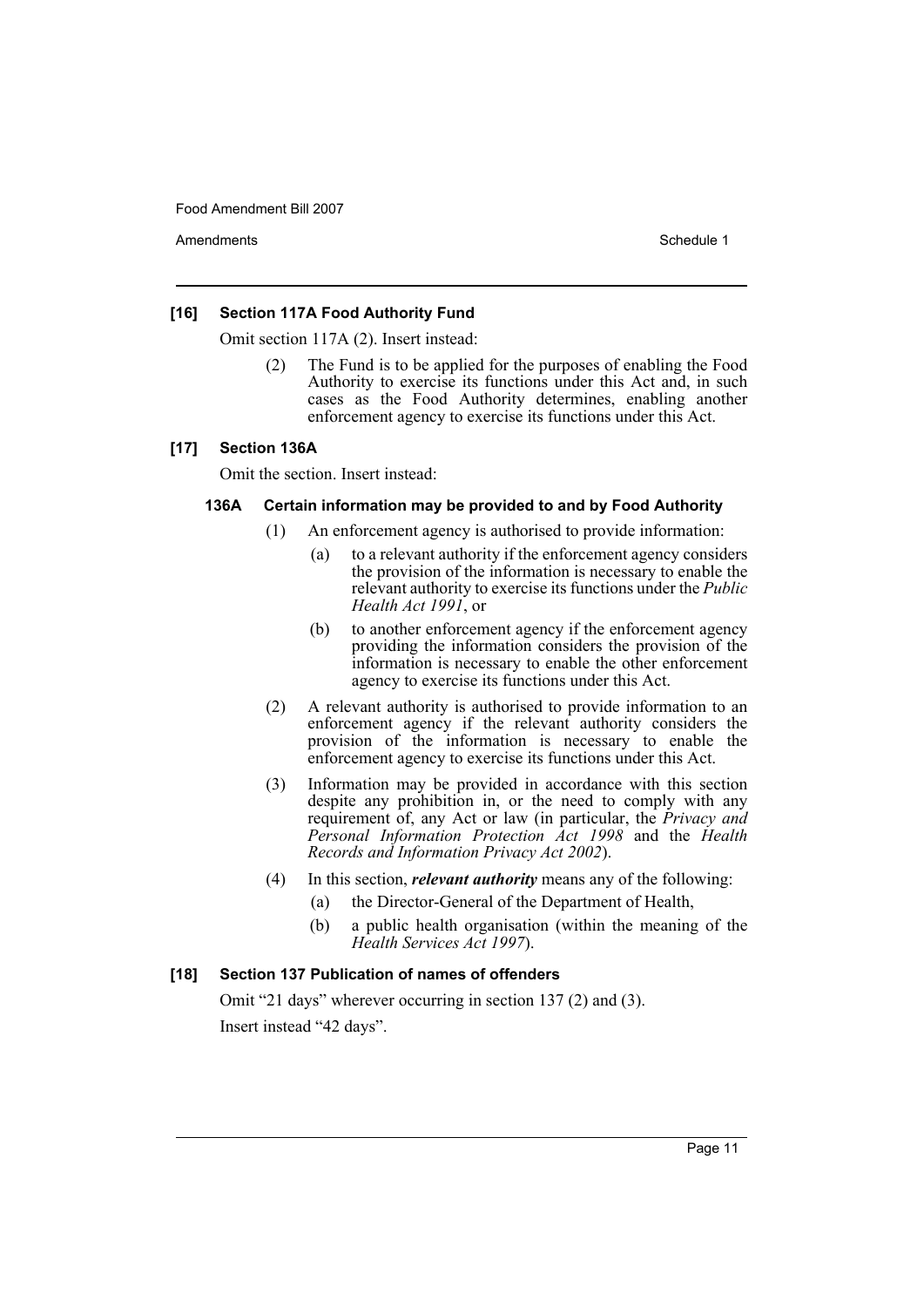Schedule 1 Amendments

#### **[19] Section 139 Regulations**

Insert "regulations for or with respect to" after "including" where firstly occurring in section 139 (1).

#### **[20] Section 139 (1) (c1)**

Insert after section 139 (1) (c):

(c1) the waiver or refund of any licence fees or other fees or charges under this Act,

# **[21] Section 139 (2B)**

Omit the subsection. Insert instead:

- (2B) Without limiting subsections (1) (a) and (b) and (2A), a fee or charge referred to in any of those provisions may cover the following matters:
	- (a) the costs of the Food Authority in administering a food safety scheme and other related provisions of this Act,
	- (b) the costs of the processing of applications for licences and for the grant or renewal of licences under food safety schemes,
	- (c) other costs of providing services in relation to a food safety scheme (whether or not the provision of the service is requested or agreed to),
	- (d) annual administration charges in respect of the exercise by enforcement agencies, or any class of enforcement agency, of all or specified functions under this Act in relation to food businesses that are not required to be licensed under this Act, or any class of such food businesses.

#### **[22] Schedule 2 Savings, transitional and other provisions**

Insert at the end of clause 1 (1):

*Food Amendment Act 2007*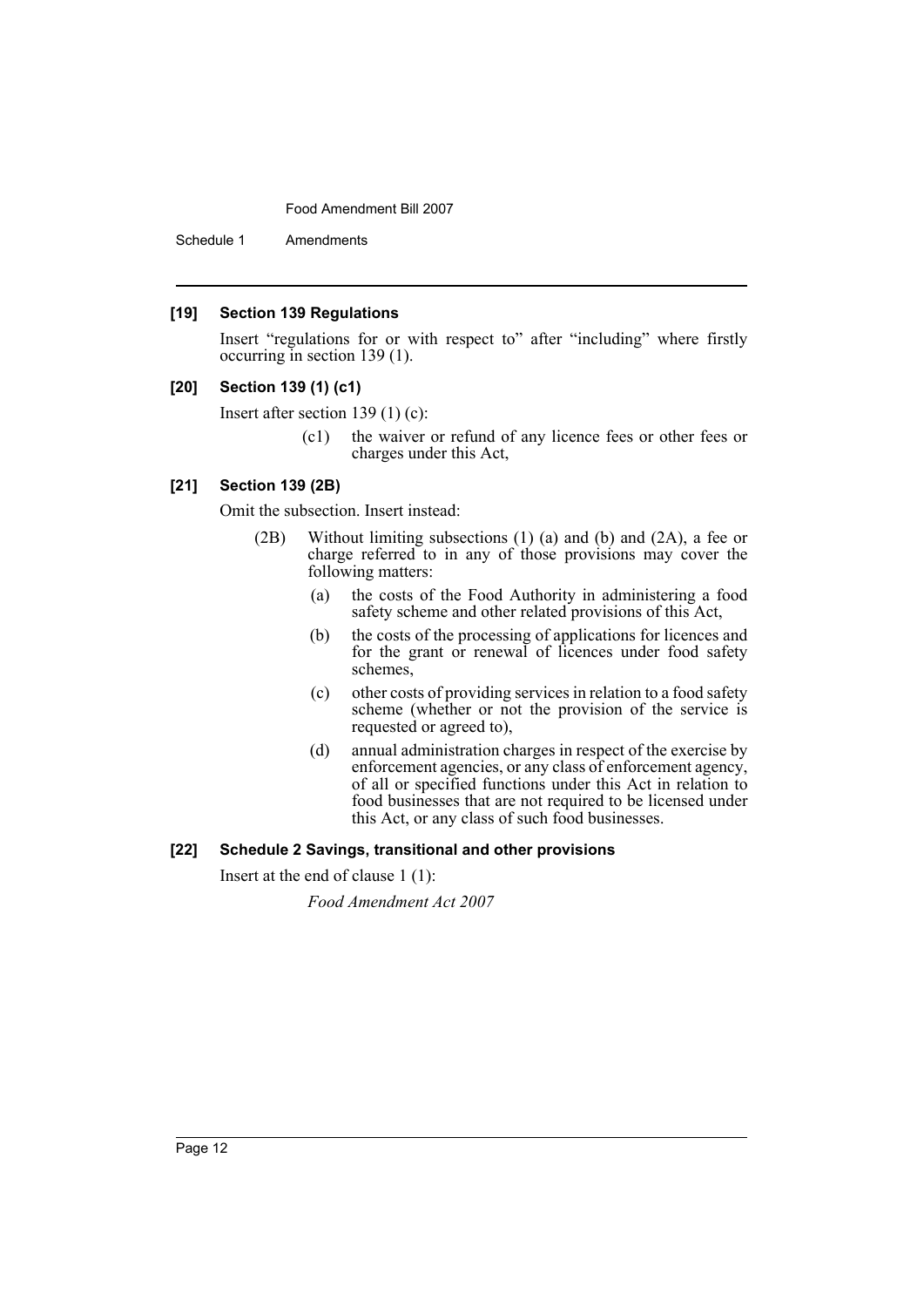Amendments **Amendments** Schedule 1

# **[23] Schedule 2, Part 4**

Insert after Part 3:

# **Part 4 Provisions consequent on enactment of Food Amendment Act 2007**

#### **18 Existing enforcement agencies**

- (1) Despite the amendment of the definition of *enforcement agency* by the *Food Amendment Act 2007*, a relevant body that, immediately before the commencement of that amendment, was prescribed by the regulations as an enforcement agency is taken to continue from that commencement to be an enforcement agency for the purposes of that definition until:
	- (a) the expiration of the period of 18 months after that commencement, or
	- (b) the appointment of the relevant body as an enforcement agency under section 111, or
	- (c) the publication in the Gazette of an order made by the Food Authority declaring that the relevant body is no longer an enforcement agency,

whichever occurs first.

- (2) Nothing in this clause prevents a relevant body who ceases to be an enforcement agency by operation of this clause from subsequently being appointed as an enforcement agency under section 111.
- (3) In this clause, *relevant body* has the same meaning as in Division 2 of Part 9.

# **19 Pending proceedings by enforcement agencies**

- (1) This clause applies to an enforcement agency or former enforcement agency on which a function was conferred or imposed under this Act (an *original function*), whether before or after the commencement of this clause, and that ceases to be authorised to exercise the function (including because of ceasing to be an enforcement agency).
- (2) If an enforcement agency or former enforcement agency has exercised an original function before ceasing to be authorised to do so, the agency may, in accordance with this Act, do any of the following: